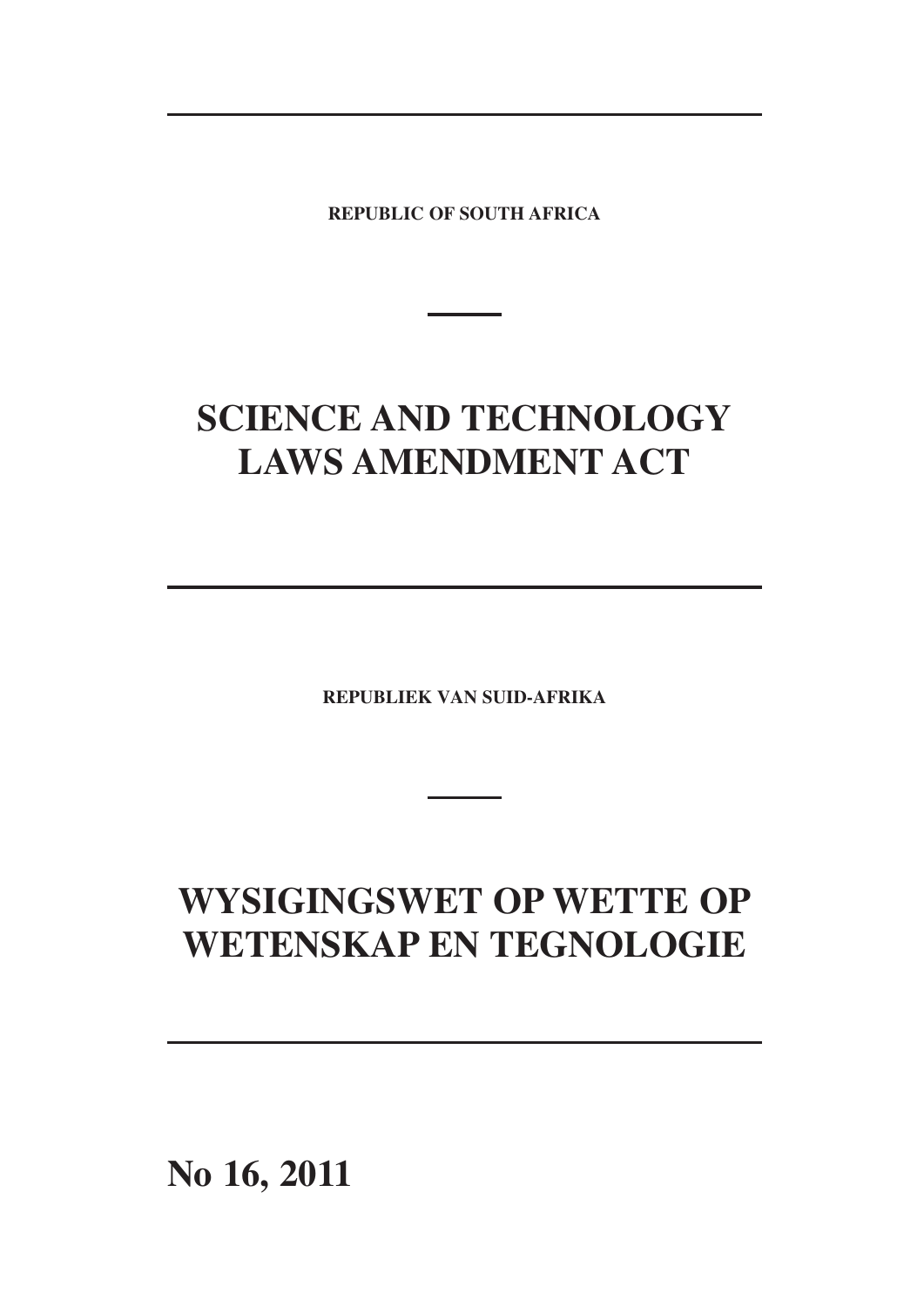## **GENERAL EXPLANATORY NOTE:**

|  | Words in bold type in square brackets indicate omissions from<br>existing enactments. |
|--|---------------------------------------------------------------------------------------|
|  | Words underlined with a solid line indicate insertions in<br>existing enactments.     |

## **ACT**

**To amend the Scientific Research Council Act, 1988, so as to amend certain definitions and insert certain new definitions; to provide for the term of office of the board members; to correct certain references; to effect certain technical corrections; to delete certain inappropriate or obsolete provisions; to amend the National Advisory Council on Innovation Act, 1997, so as to amend certain definitions and insert certain new definitions; to provide for the appointment of an independent chief executive officer; to effect certain technical corrections; to amend the National Research Foundation Act, 1998, so as to amend certain definitions and insert certain new definitions; to correct certain references; to provide for the term of office and disqualification of board members; to effect certain technical corrections; to amend the Academy of Science of South Africa Act , 2001, so as to amend and insert certain new definitions; to provide for election of certain officials of the Council and the Academy; to effect certain technical corrections; to amend the Africa Institute of South Africa Act, 2001, so as to amend certain definitions; to make provision for the term of office of the board members; to correct certain references; to effect certain technical corrections; to amend the Natural Scientific Professions Act, 2003, so as to amend certain definitions; to correct certain references; and to effect certain technical corrections; and to provide for matters connected therewith.**

**BE IT ENACTED** by the Parliament of the Republic of South Africa, as follows:—

#### **Amendment ofsection 1 ofAct 46 of 1988, as amended by section 1 ofAct 71 of 1990 and section 1 of Act 49 of 1996**

**1.** Section 1 of the Scientific Research Council Act, 1988, is hereby amended— *(a)* by the deletion of the numbering preceding and following each definition;

*(b)* by the substitution for the definition of ''regulation'' of the following definition:

'' **'regulation'**means a regulation **[in force]** made in terms of this Act;'';

*(c)* by the substitution for the definition of ''research'' of the following definition: '' **'research'** means the augmentation and improvement of knowledge through scientific investigations and methods directed towards the scientific and technological requirements of the private and public sectors, including the solution of relevant problems in the national

5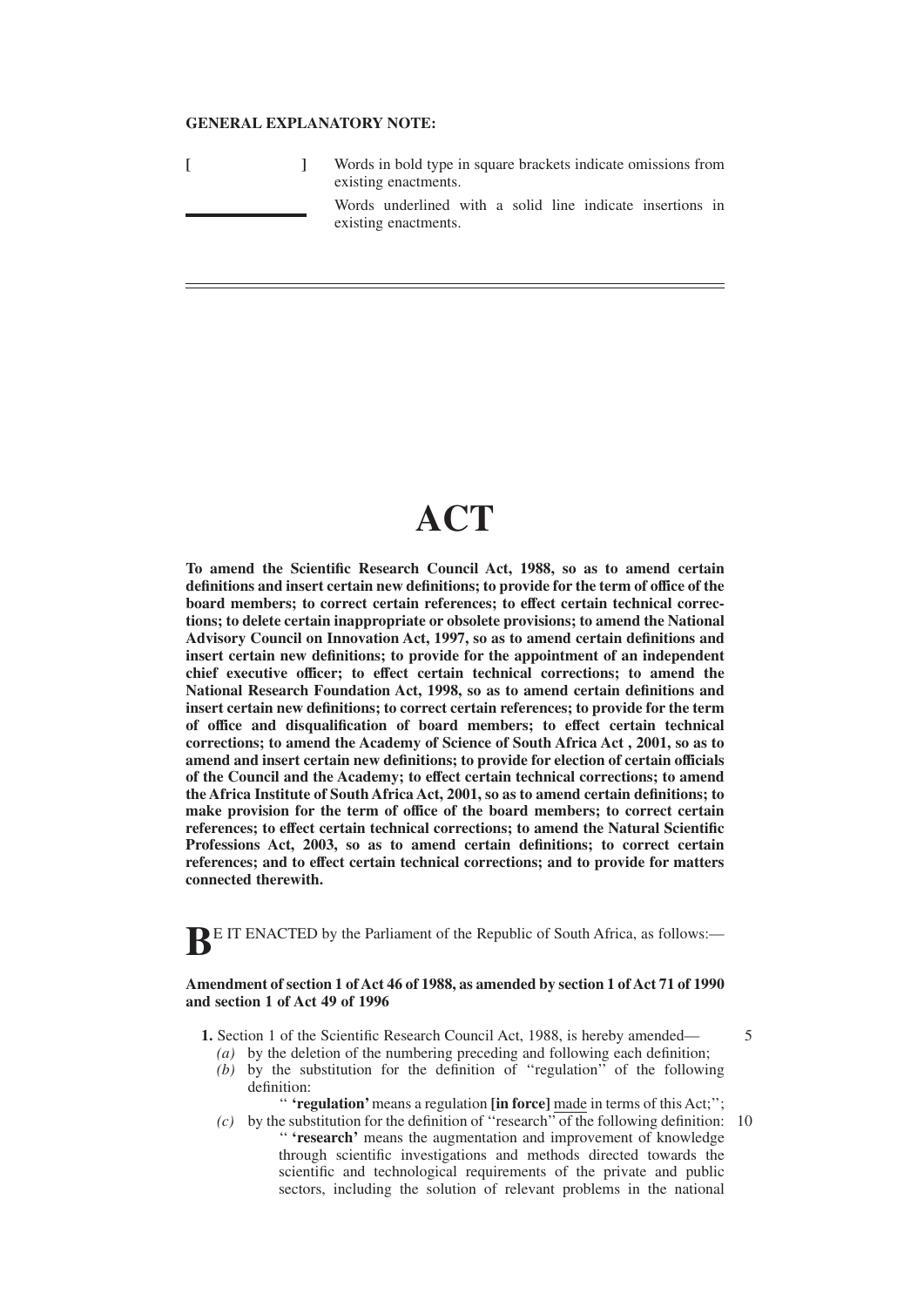interest, and includes the development, acquisition, diffusion, innovation and transfer of expertise and technology;''; and

*(d)* by the substitution for the definition of ''this Act'' of the following definition: '' **'this Act'** includes **[a regulation]** the regulations.''.

#### **Amendment of section 2 of Act 46 of 1988**

**2.** Section 2 of the Scientific Research Council Act, 1988, is hereby amended by the addition of the following subsection after subsection (2):

''(3) The Council must comply with the provisions of the Public Finance Management Act, 1999 (Act No. 1 of 1999).''.

#### 10 **Amendment ofsection 4 ofAct 46 of 1988, as amended by section 3 ofAct 71 of 1990**

**3.** Section 4 of the Scientific Research Council Act, 1988, is hereby amended—

- *(a)* by the deletion of subsection (2); and
- *(b)* by the substitution for subsection (4) of the following subsection:

CSIR, may in the field of research co-operate with departments of State, 15 ''(4) For the achievement of its objects contemplated in section 3, the universities, **[technikons]** universities of technology, colleges, scientific institutions and other persons.''.

#### **Amendment of section 6 of Act 46 of 1988**

**4.** Section 6 of the Scientific Research Council Act, 1988, is hereby amended by the substitution for subsection (3) of the following subsection:

20

25

''(3) The Minister may, after consultation with the **[concurrence of the]** Board, determine that any property (excluding land and buildings) of the CSIR used by the CSIR in connection with the performance or exercise of the function or power transferred in terms of subsection (1), shall be transferred to the body of persons or department of State concerned.''.

## **Amendment ofsection 7 ofAct 46 of 1988, as amended by section 4 ofAct 71 of 1990**

**5.** Section 7 of the Scientific Research Council Act, 1988, is hereby amended—

- *(a)* by the insertion after subsection (2) of the following subsection:
	- subsections  $2(a)$  and *(b)*, the Minister must appoint an independent panel 30 ''(2A) Before appointing members of the Board referred to in which must compile a shortlist of candidates, after following a transparent nomination process.'';
- *(b)* by the substitution for subsection  $\overline{(3)}$  of the following subsection:

for a period not exceeding [three] <u>four</u> years, but shall be eligible for 35 ''(3) A member of the Board, excluding the president, shall hold office reappointment.'';

*(c)* by the insertion after subsection (3) of the following subsection: ''(3A) Save as provided for in subsection (3), no member may serve for more than two consecutive terms.''; and

40 45 financial knowledge, and be broadly representative of the demographics *(d)* by the substitution for subsection (5) of the following subsection: ''(5) The members of the Board, including the **[chairman]** chairperson shall all be persons who have achieved distinction in science **[or]**, industry or who have special knowledge or experience in relation to some aspect of the CSIR's functions, including a person who has of the Republic.''.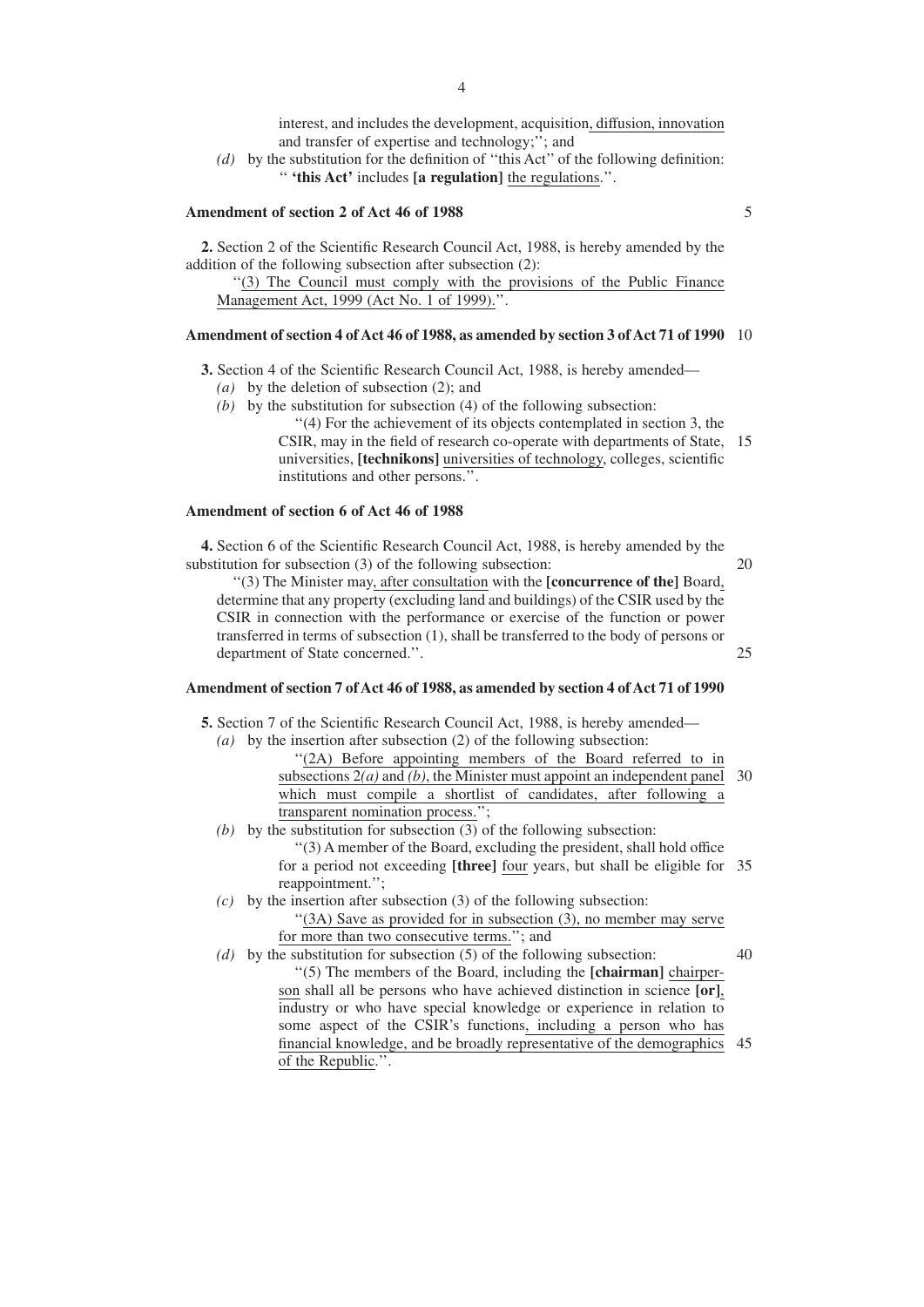#### **Amendment of section 11 of Act 46 of 1988**

**6.** Section 11 of the Scientific Research Council Act, 1988, is hereby amended by the addition of the following subsection after subsection (4):

''(5) The Board must meet at least once a quarter.''.

#### **Amendment of section 15 of Act 46 of 1988**

- **7.** Section 15 of the Scientific Research Council Act, 1988, is hereby amended—
	- *(a)* by the deletion of paragraph *(b)* of subsection (1); and
	- *(b)* by the deletion of paragraph *(a)* of subsection (2).

#### **Repeal of sections 16 and 17 of Act 46 of 1988**

8. Sections 16 and 17 of the Scientific Research Council Act, 1988, are hereby 10 repealed.

#### **Amendment of section 18 of Act 46 of 1988**

**9.** Section 18 of the Scientific Research Council Act, 1988, is hereby amended—

- *(a)* by the substitution for subsection (5) of the following paragraph:
- 15 ''**[(5)]** *(e)* the procedure at meetings of the Board**[,]**; and''; (b) by the deletion of the words following subsection  $(5)$ ;
- $(c)$  by the addition of the following paragraph after subsection (5):
	- 20 ''*(f)* any ancillary or incidental administrative or procedural matter that it is necessary to prescribe for the proper implementation or administration of this Act.''; and
- *(d)* by the re-numbering of subsections (1) to (5) as paragraphs *(a)* to *(e)*, respectively.

#### **Substitution of section 20 of Act 46 of 1988**

25 **10.** The following section is hereby substituted for section 20 of the Scientific Research Council Act, 1988:

## ''**Administration of Act**

exercised or carried out by that Minister after consultation with one or more 30 **20.** The **[State]** President may by proclamation in the *Gazette* assign the administration of this Act to any Minister, and may determine that any power or duty conferred or imposed by this Act on such Minister, shall be other Ministers.''.

#### **Substitution of expressions in Act 46 of 1988**

respectively, wherever they occur, of the expressions 'chairperson', 'chief executive 35 **11.** The Scientific Research Council Act, 1988, is hereby amended by the substitution for the expressions 'chairman', 'president' and 'Executive Management Board', officer' and 'Executive Management Committee', respectively.

#### **Insertion of words in Act 46 of 1988**

**12.** The Scientific Research Council Act, 1988, is hereby amended by the insertion of the words "or she" or "or her" after "his", "him" or "he", as the case may be, wherever they occur.

40

#### **Substitution of section 24 of Act 46 of 1988**

**13.** The following section is hereby substituted for section 24 of the Scientific Research Council Act, 1988: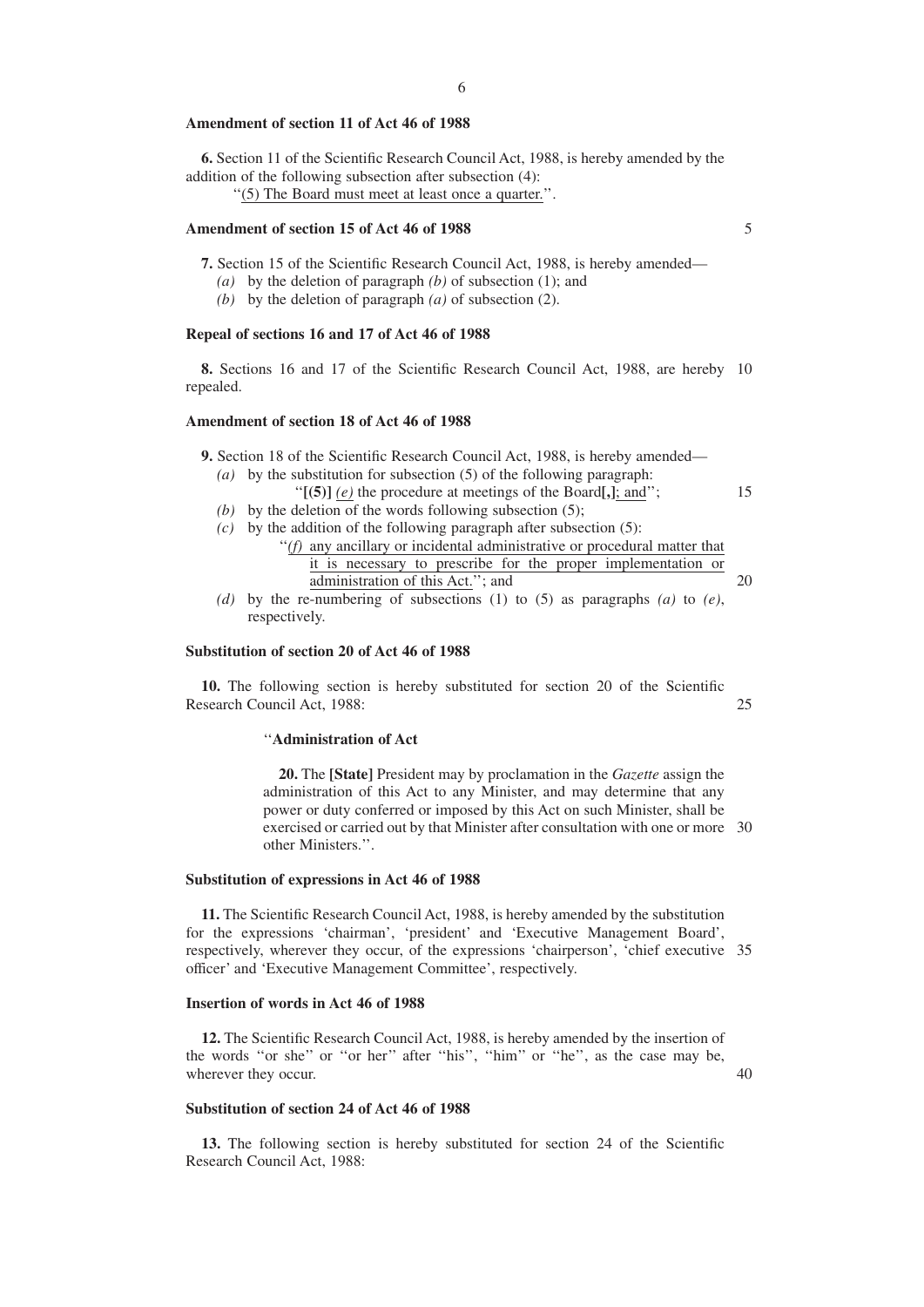#### ''**Short title and commencement**

**24.** This Act shall be called the Scientific Research Council Act, 1988, and shall come into operation on a date to be fixed by the **[State]** President by proclamation in the *Gazette*.''.

#### **Amendment of section 1 of Act 55 of 1997**

**14.** Section 1 of the National Advisory Council on Innovation Act, 1997, is hereby amended—

- *(a)* by the deletion of the numbering preceding and following each definition;
- *(b)* by the substitution for the definition of the ''chief executive officer'' of the following definition:
	- '' **'chief executive officer'** means the **[Director-General of the Department**] person appointed under section 11 as the chief executive officer of NACI;'';
- *(c)* by the substitution for the definition of ''Department'' of the following definition:

'' **'Department'** means the Department of **[Arts, Culture,]** Science and Technology;'';

*(d)* by the substitution for the definition of ''higher education sector'' of the following definition:

20 '' **'higher education sector'** means universities, **[technikons]** universities of technology, colleges of education and other institutions which **[provides]** provide tertiary education, whatever their **[source]** sources of finance or legal status;";

*(e)* by the substitution for the definition of ''innovation'' of the following definition:

> '' **'innovation'** refers to the application in practice of creative new ideas, which includes the processes by which new products and services enter the market (social or economic) and the creation of new businesses;'';

30 *(f)* by the substitution in subsection (1) for the definition of ''Minister'' of the following definition:

> '' **'Minister'** means the Minister **[of Arts, Culture,]** responsible for Science and Technology;";

- *(g)* by the deletion of the definition of ''Ministers Committee'';
- 35 *(h)* by the insertion after the definition of ''non-profit sector'' of the following definition:

'' **'regulation'** means a regulation made under section 13;''; and

*(i)* by the substitution in subsection (1) for the definition of ''this Act'' of the following definition:

> 40 '' **'this Act'** includes **[any regulation made under section 13]** the regulations.''.

## **Amendment of section 5 of Act 55 of 1997**

**15.** Section 5 of the National Advisory Council on Innovation Act, 1997, is hereby amended by the substitution for paragraph *(d)* of subsection (1) of the following paragraph:

"(d) an officer of the Department of Trade and Industry nominated by the Minister 45 responsible for Trade and Industry, and appointed by the Minister **[with the concurrence of the Minister of Trade and Industry]**.''.

## **Amendment of section 7 of Act 55 of 1997**

50 **16.** Section 7 of the National Advisory Council on Innovation Act, 1997, is hereby amended by the substitution for subsection (3) of the following subsection:

''(3) A member whose period of office has expired **[may be]** is eligible to be reappointed for not more than two consecutive terms.''.

5

10

15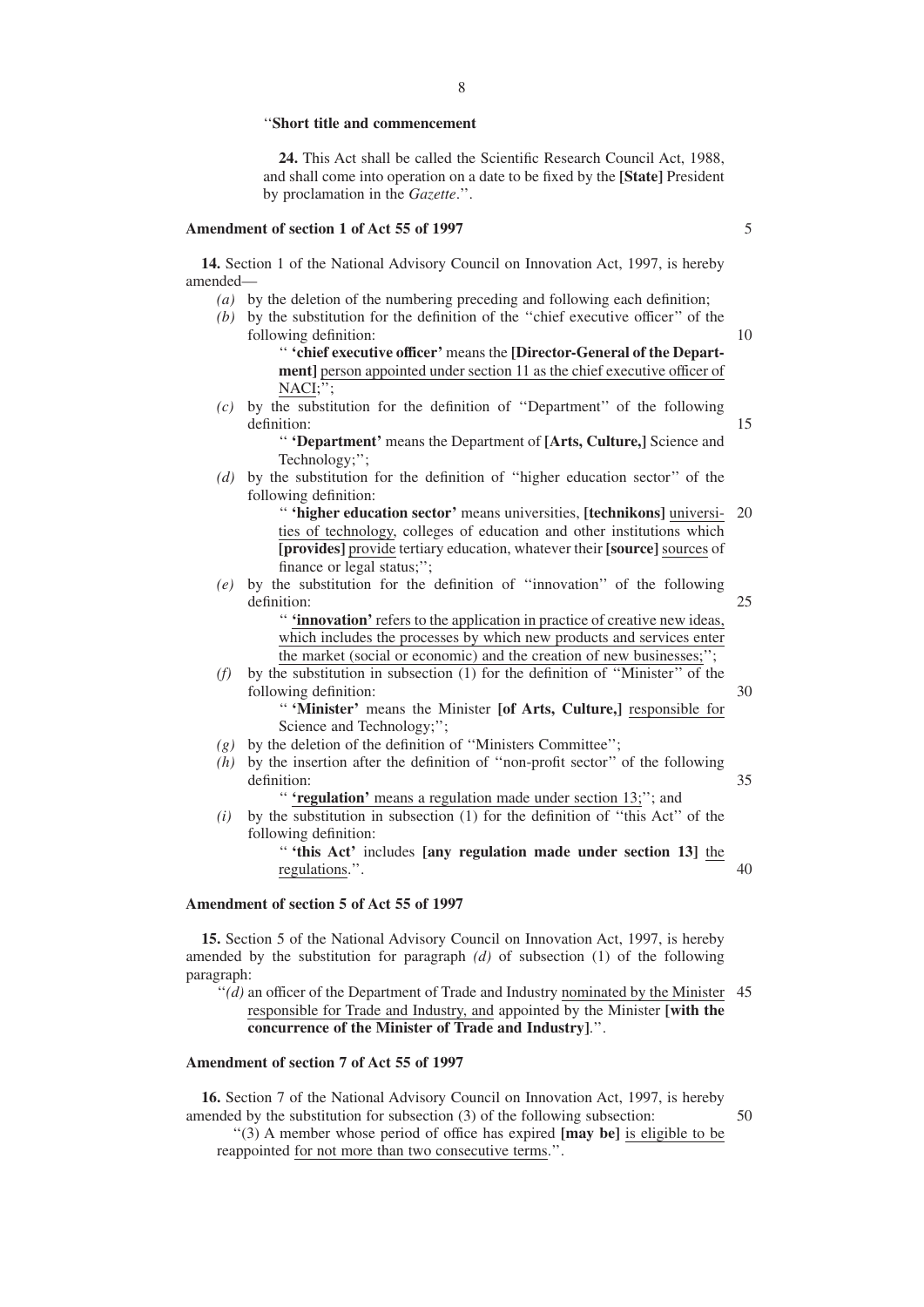#### **Amendment of section 9 of Act 55 of 1997**

**17.** Section 9 of the National Advisory Council on Innovation Act, 1997, is hereby amended by the insertion of the following subsection after subsection (1):

"(1A) NACI must meet at least once a quarter.".

#### **Amendment of section 11 of Act 55 of 1997**

**18.** Section 11 of the National Advisory Council on Innovation Act, 1997, is hereby amended by the insertion after subsection (1) of the following subsection:

''(1A) The Minister must appoint a suitably qualified person as a chief executive officer of NACI.''.

#### **Amendment of section 1 of Act 23 of 1998**

**19.** Section 1 of the National Research Foundation Act, 1998, is hereby amended—

- *(a)* by the deletion of the numbering preceding and following each definition;
- *(b)* by the insertion after the definition of ''chairperson'' of the following definition:
	- "**'chief executive** officer' means the person appointed as the chief 15 executive officer of the Foundation under section 10;'';
- *(c)* by the substitution for the definition of ''Minister'' of the following definition: '' **'Minister'** means the Minister **[of Arts, Culture, Science and Technology]** responsible for science and technology;'';
- *(d)* by the deletion of the definition of "president";
- *(e)* by the substitution for the definition of ''research institution'' of the following definition:

'' **'research institution'** means any organisation practising research, as recognised by the **[Board,]** Minister with primary emphasis on institutions in the **[tertiary]** public higher education sector;'';

- the organised body of knowledge humans have gained by research;"; and 30  $(f)$  by the substitution for the definition of "science" of the following definition: '' **'science' [includes the natural sciences, engineering sciences, medical sciences, agricultural sciences, social sciences, and humanities]** includes any system of knowledge attained by verifiable means and
- *(g)* by the substitution for the definition of ''this Act'' of the following definition: '' **'this Act'** includes **[a regulation]** the regulations;''.

## **Amendment of section 4 of Act 23 of 1998**

**20.** Section 4 of the National Research Foundation Act, 1998, is hereby amended by the substitution in subsection (3) for paragraph *(b)* of the following paragraph:

''*(b)* advise the Minister and, if so required, the Minister **[of Education]** responsible for higher education and training through the Minister, **[in]** with regard to research relating to its object.''.

#### **Amendment of section 6 of Act 23 of 1998**

**21.** Section 6 of the National Research Foundation Act, 1998, is hereby amended— 40

- (a) by the substitution for subparagraph (ii) of subsection  $(1)(a)$  of the following subparagraph:
	- "(ii) not fewer than nine and not more than eleven other members, appointed by the Minister, after consultation with the Minister **[of Education]** responsible for higher education and training; and'';
- 45 *(b)* by the substitution for paragraph *(a)* of subsection (4) of the following paragraph:

''*(a)* **[Tertiary]** Higher education;'';

5

10

20

25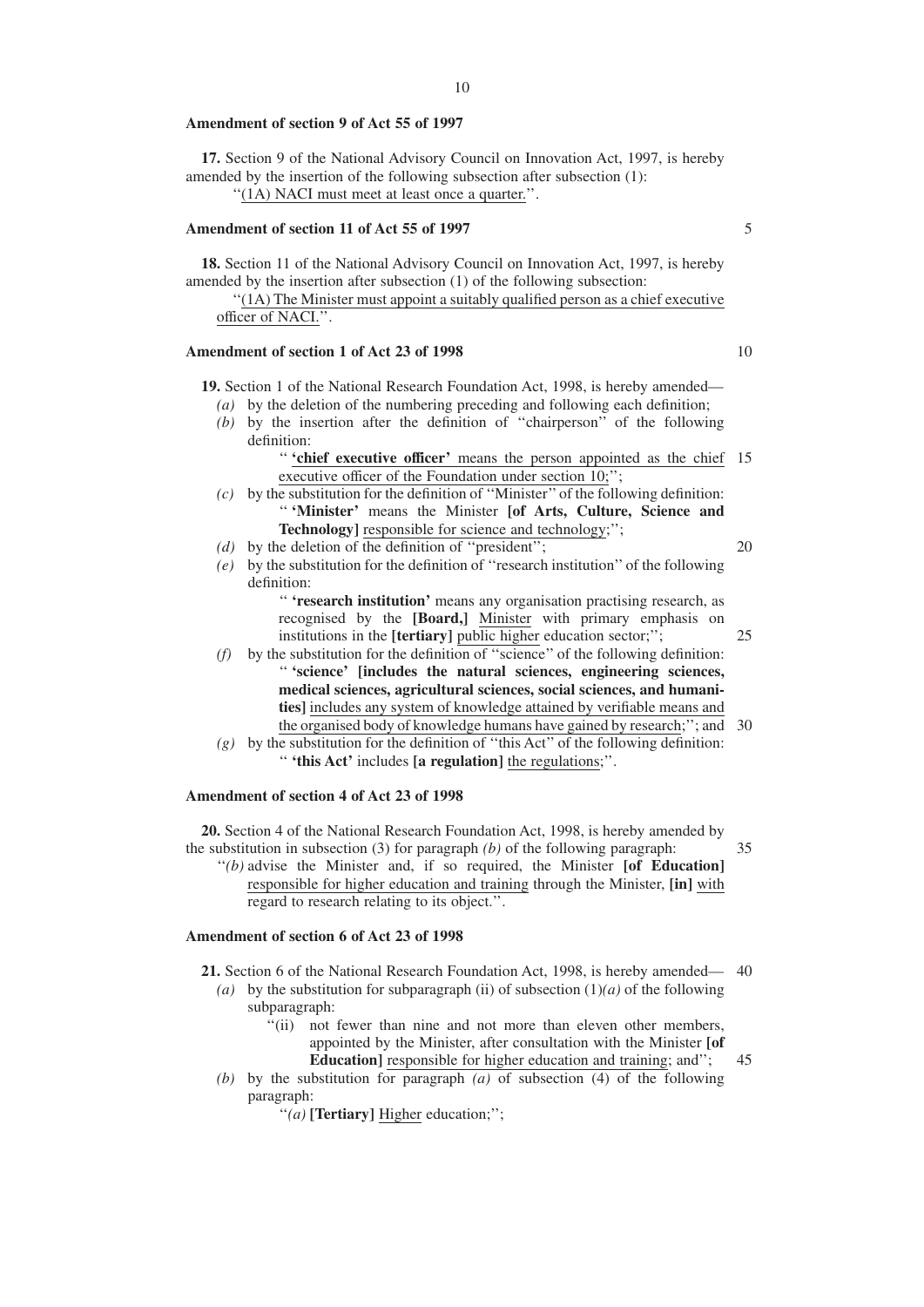- *(c)* by the substitution for subsection (5) of the following subsection:
	- ''(5) The Board must be reconstituted every **[three]** four years in accordance with the process referred to in subsection (2).'';
- $(d)$  by the insertion after subsection (5) of the following subsections:
	- 5 ''(5A) To ensure continuity in the leadership of the Board, at least one third of the Board must at all times consist of re-appointed members. (5B)Amember may not serve more than two consecutive terms.''; and
- $(e)$  by the addition of the following subsection after subsection  $(8)$ : ''(9) A person may not be appointed as a member of the Board if that
	- person—  $\overline{a}$  is not a citizen or permanent resident of the Republic;
	- *(b)* is an unrehabilitated insolvent;
	- Republic or elsewhere, and sentenced to imprisonment without an 15 *(c)* has, after the commencement of the Constitution of the Republic of South Africa, 1996, been convicted of an offence, whether in the option of a fine.''.

#### **Amendment of section 10 of Act 23 of 1998**

**22.** Section 10 of the National Research Foundation Act, 1998, is hereby amended by the substitution for subsection (1) of the following subsection:

"(1) The Board must appoint a chief executive officer for the Foundation, [who 20 **will also be the president of the Foundation. The appointment must be made]** after following a transparent and competitive nomination process.''.

## **Repeal of section 22 of Act 23 of 1998**

**23.** Section 22 of the National Research Foundation Act, 1998, is hereby repealed.

## **Substitution of expression in Act 23 of 1998**

**24.** The National Research Foundation Act, 1998, is hereby amended by the substitution for the expression ''president'', wherever it occurs, of the expression ''chief executive officer'', except where it refers to the President of the Republic or the president of the FRD.

## **Amendment of section 1 of Act 67 of 2001**

**25.** Section 1 of the Academy of Science of South Africa Act, 2001, is hereby amended—

- *(a)* by the insertion after the definition of ''financial year'' of the following definition:
	- '' **'Member'** means an elected member of the Academy;''; and
- $(b)$  by the substitution for the definition of "Minister" of the following definition: '' **'Minister'** means the **[cabinet member]** Minister responsible for **[Arts, Culture, Science and Technology]** science and technology;''.

#### **Substitution of section 2 of Act 67 of 2001**

**26.** The following section is hereby substituted for section 2 of the Academy of 40 Science of South Africa Act, 2001:

''**Establishment of Academy**

**2.** (1) A juristic person known as the Academy of Science of South Africa is hereby established.

45 (2) The Academy must comply with the provisions of the Public Finance Management Act, 1999 (Act No. 1 of 1999).''.

30

35

25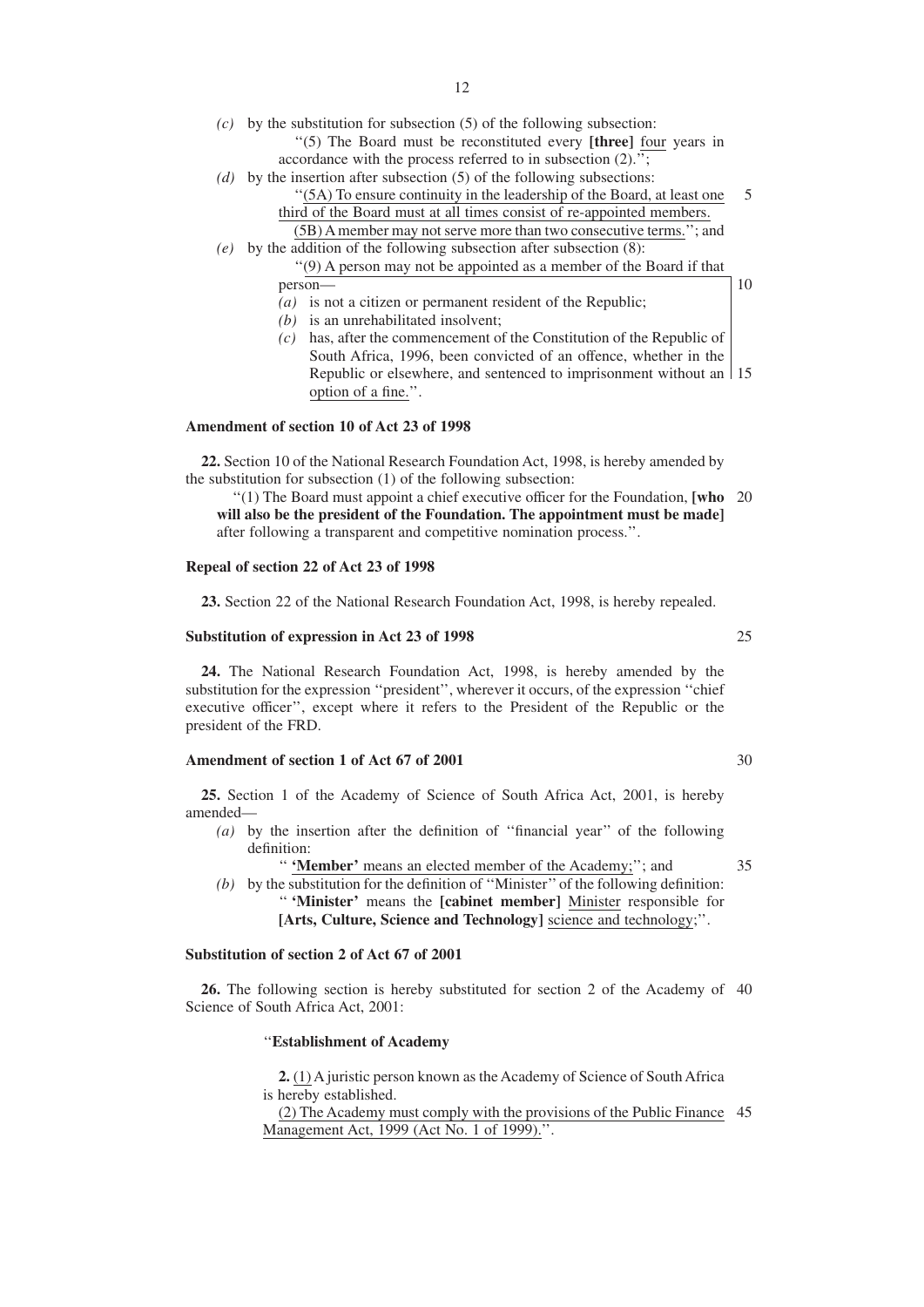## **Amendment of section 5 of Act 67 of 2001**

**27.** Section 5 of the Academy of Science of South Africa Act, 2001, is hereby amended—

- *(a)* by the substitution for subsection (1) of the following subsection:
	- ''(1) There is only one category of members of the Academy, but a **[member]** Member may become an *emeritus* **[member]** Member from the beginning of the year in which the **[member]** Member turns 70 years of age.'';
- $(b)$  by the substitution for subsection  $(4)$  of the following subsection:

"(4) New candidates for membership of the Academy are proposed 10 15 and recommended at least once a year by means of a prescribed certificate signed by not less than four **[members]** Members, at least two of whom have personal knowledge and understanding of the scientific work and significant contribution to science of the candidate.";

- $(c)$  by the substitution for subsection  $(8)$  of the following subsection: ''(8) **[All existing members]** Existing Members of the Academy will then be required, in a secret ballot, to cast votes that are either for or against every candidate passed by the Council or that indicate a neutral position.'';
- *(d)* by the substitution for subsection (11) of the following subsection: ''(11) Every person who is elected a **[member]** Member of the Academy must **[attend an annual general meeting of the Academy to]** sign the register of **[members]** Members and **[to]** subscribe to the following obligation, within a year of election:
	- 25 **[***(a)***'']** ''*(a)* I ..................... (full names) hereby promise to promote the well-being of South Africa through scientific thought and generally to further the objectives of the Academy of Science of South Africa as far as this lies within my power; and
	- 30 *(b)* I shall also observe the prescribed constitution and prescribed standing orders of the Academy for as long as I remain a **[member]** Member thereof.''.'';
- $(e)$  by the substitution for subsection  $(12)$  of the following subsection:
	- ''(12) A **[member]** Member of the Academy is, subject to subsection
	- 35 (9), **[obliged]** eligible to take part in the elections of new **[members]** Members of the Academy and the members of the Council.''; and
- $(f)$  by the substitution for subsection (13) of the following subsection: ''(13) An unsuccessful candidate or a Member who had his or her membership terminated may appeal to the Council in the prescribed manner.''.

#### **Amendment of section 6 of Act 67 of 2001**

**28.** Section 6 of the Academy of Science of South Africa Act, 2001, is hereby amended—

*(a)* by the substitution for subsection (4) of the following subsection:

"(4) The members of the Council, except the member contemplated in 45 subsection (3)*(f)*, are elected by **[members]** Members of the Academy from their number and appointed by the Minister.";

 $(b)$  by the insertion of the following subsections after subsection (4):

50 ''(4A) The chairperson of the Council must be elected by secret ballot by the Council from among its members, at its first meeting, after nomination of Council members for election as president with the support of at least two members of the Council.

members at its first meeting, after nominations in each case by at least 155 (4B) The vice-presidents, the treasurer and the general secretary of the Academy must be elected by the Council by secret ballot from among its two members of the Council.''; and

*(c)* by the substitution for paragraph *(a)* of subsection (6) of the following paragraph:

> times and places as the [president] chairperson may direct in writing.". 60 ''*(a)* The Council **[meets]** must meet at least once a quarter at such

20

40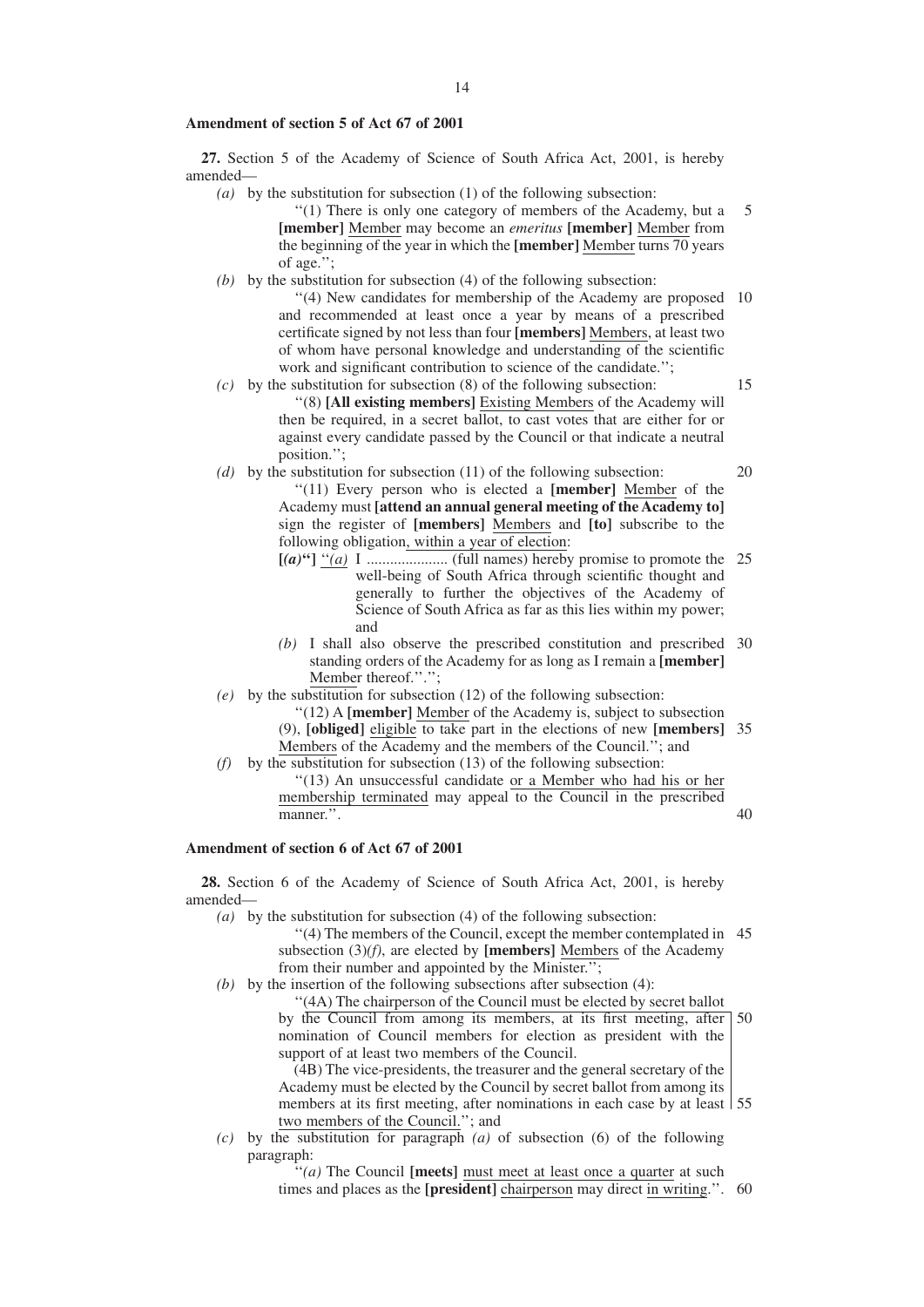## **Amendment of section 7 of Act 67 of 2001**

**29.** Section 7 of the Academy of Science of South Africa Act, 2001, is hereby amended—

- *(a)* by the deletion in subsection (2) of paragraph *(b)*;
- *(b)* by the substitution for paragraph *(f)* of subsection (2) of the following paragraph: 5
	- 10 **meeting at which the vacation of office must appear on the** *''(f)* has been found guilty of misconduct after a formal hearing for conduct which may bring the Academy into disrepute **[, but a member may not vacate office until the next annual general agenda]**, and such finding has been confirmed at the annual general meeting.'';
- *(c)* by the deletion of paragraph  $(g)$  of subsection (2);
- *(d)* by the insertion after subsection (2) of the following subsection:

"(2A) The Council must be reconstituted every four years, and a 15 member of the Council may not serve for more than two consecutive terms.'';

- $(e)$  by the substitution for subsection (3) of the following subsection:
	- membership must tender his or her resignation in writing to the 20 ''(3) Any member of the Council wishing to resign his or her **[president]** chairperson of the Council.'';
- $(f)$  by the substitution for subsection (4) of the following subsection: ''(4) Membership **[lapses]** of the Council terminates if subscription fees, as prescribed, have not been paid within **[three months after they become due]** the prescribed period.''; and 25
- $(g)$  by the insertion after subsection (5) of the following subsection: ''(5A) For the sake of continuity, at least one third of the Council must

at all times consist of re-appointed members.''.

## **Amendment of section 8 of Act 67 of 2001**

30 **30.** Section 8 of the Academy of Science of South Africa Act, 2001, is hereby amended by the substitution for subsection (2) of the following subsection:

''(2) A committee referred to in subsection (1) consists of such number of members of the Academy and employees of the Academy, if any, and other persons as the Council may deem necessary, and the Council may at any time dissolve or reconstitute a committee.''.

35

#### **Repeal of section 9 of Act 67 of 2001**

**31.** Section 9 of the Academy of Science of South Africa Act, 2001, is hereby repealed.

## **Amendment of section 10 of Act 67 of 2001**

**32.** Section 10 of the Academy of Science of South Africa Act, 2001, is hereby 40 amended by the substitution for paragraph *(b)* of the following paragraph:

"(b) The **[Council]** Academy must out of its own funds pay to its employees such remuneration, allowances, subsidies and other benefits as the Council may determine.''.

## **Amendment of section 11 of Act 67 of 2001**

**33.** Section 11 of the Academy of Science of South Africa Act, 2001, is hereby amended—

(a) by the substitution for paragraphs  $(c)$  and  $(d)$  of subsection (1) of the following paragraphs, respectively:

''*(c)* interest on investments; **[and]**

50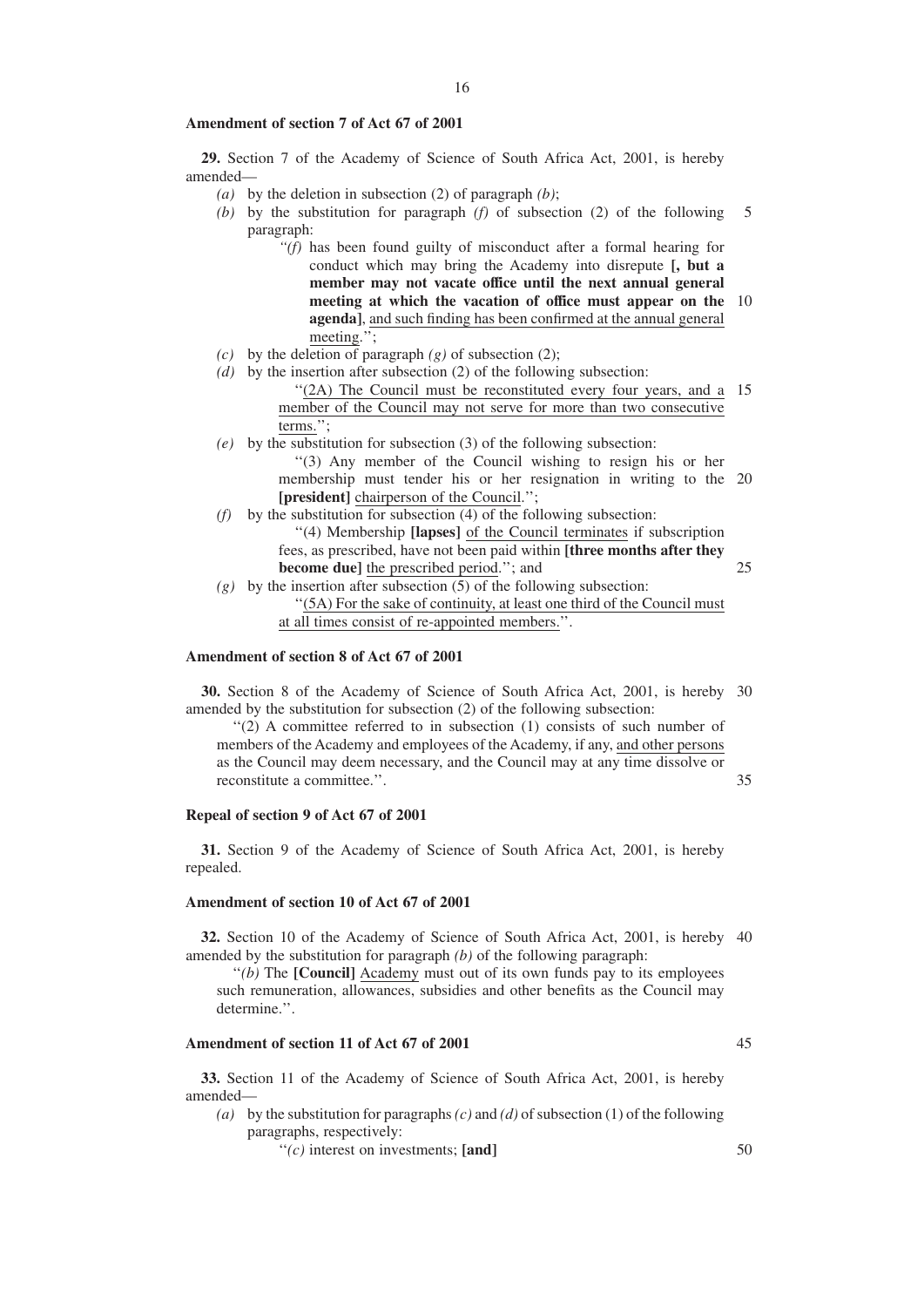*(d)* income derived under this Act from any other source; and''; and *(b)* by the addition of the following paragraph after subsection  $(1)(d)$ :

''*(e)* money appropriated by Parliament to support particular activities of the Academy.''.

## **Amendment of section 12 of Act 67 of 2001**

**34.** Section 12 of the Academy of Science of South Africa Act, 2001, is hereby amended—

*(a)* by the substitution for subsection (2) of the following subsection:

10 ''(2) The financial statements must be submitted to **[members]** Members within six months of the end of the financial year.''; and

*(b)* by the addition of the following subsections after subsection (2):

(4) The Minister must table the financial report referred to in  $\frac{15}{15}$ ''(3) The Academy must submit to the Minister the financial statements referred to in subsection (1) and such other particulars as the Minister may require within six months of the end of the financial year. subsection (3) in Parliament.''.

## **Amendment of section 13 of Act 67 of 2001**

**35.** Section 13 of the Academy of Science of South Africa Act, 2001, is hereby amended—

- 20 *(a)* by the substitution for the heading of the section of the following heading: ''Functions of **[Academy]** Council'';
- $(b)$  by the substitution for subsection  $(1)$  of the following subsection:
	- ''(1) In order to achieve **[its]** the objectives of the Academy the Council may—'';
- $(c)$  by the substitution for paragraph  $(h)$  of subsection  $(1)$  of the following 25 paragraph:

"(h) invest [its] funds of the Academy on such security as it may from time to time determine;"; and

30 *(d)* by the substitution in subsection (2) for the words preceding paragraph *(a)* of the following words:

''The **[Academy]** Council must—''.

#### **Amendment of section 14 of Act 67 of 2001**

**36.** Section 14 of the Academy of Science of South Africa Act, 2001, is hereby amended by the substitution for subsection (1) of the following subsection:

"(1) The Academy may, subject to legislation and other formal agreements 35 regarding international cooperation and in order to achieve its objectives, render support relevant thereto to any South African citizen in any territory outside the Republic.''.

## **Amendment of section 16 of Act 67 of 2001**

**37.** Section 16 of the Academy of Science of South Africa Act, 2001, is hereby 40 amended by the substitution for the words preceding paragraph *(a)* of the following words:

''The Minister may in consultation with the **[Academy]** Council make regulations regarding—''.

#### **Amendment of section 1 of Act 68 of 2001**

**38.** Section 1 of the Africa Institute of South Africa Act, 2001 (Act No. 68 of 2001), is hereby amended—

*(a)* by the substitution for the definition of ''Department'' of the following definition:

#### " 'Department' means the Department of [Arts, Culture,] Science and 50 Technology;''; and

*(b)* by the substitution for the definition of ''Minister'' of the following definition:

5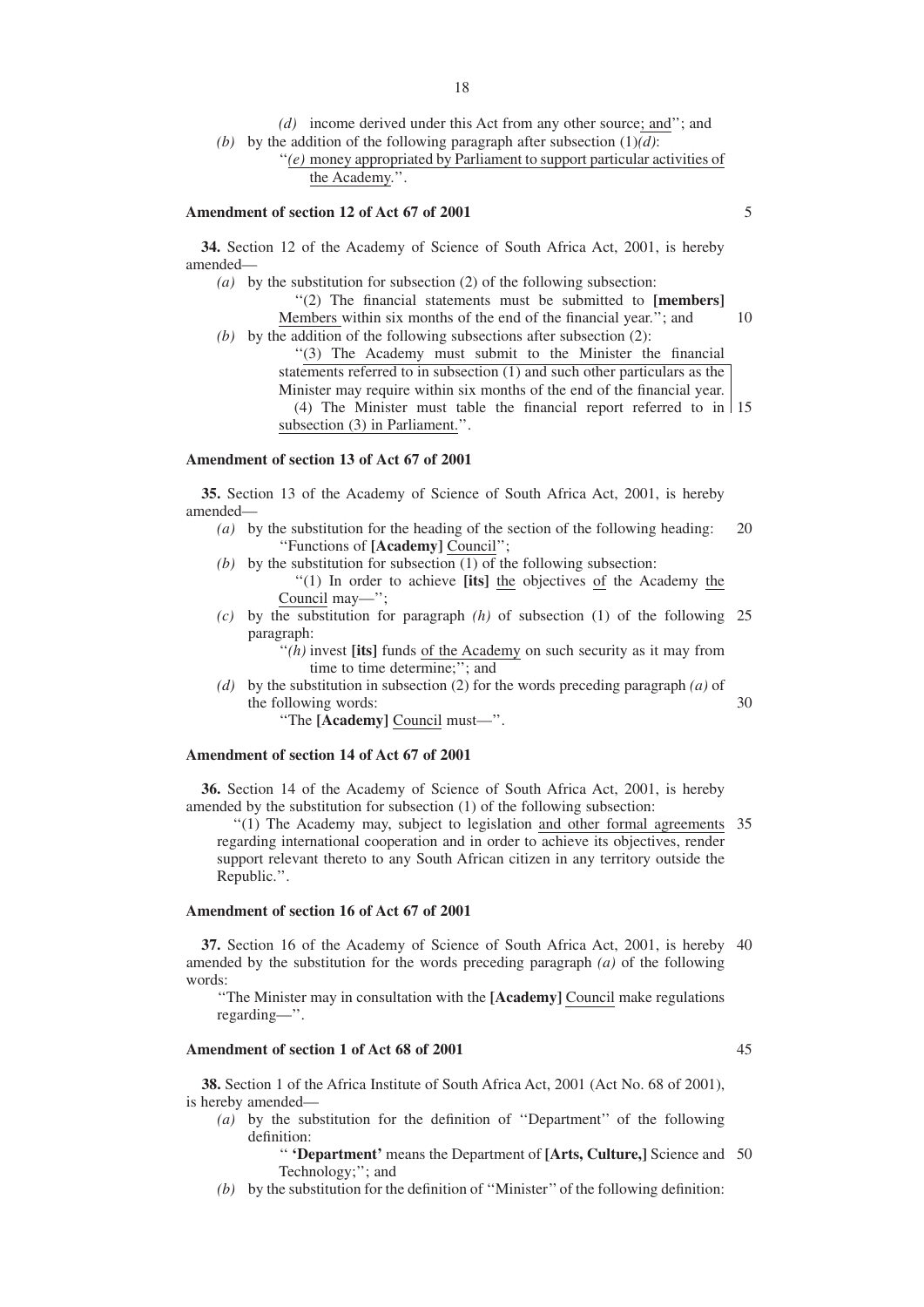'' **'Minister'** means the Minister **[of Arts, Culture, Science and Technology]** responsible for science and technology;''.

## **Substitution of section 2 of Act 68 of 2001**

**39.** The following section is hereby substituted for section 2 of the Africa Institute of South Africa Act, 2001:

## ''**Establishment of Institute**

**2.** (1) A juristic person known as the Africa Institute of South Africa is hereby established.

(2) The Institute must comply with the provisions of the Public Finance Management Act, 1999 (Act No. 1 of 1999).''.

#### **Amendment of section 4 of Act 68 of 2001**

**40.** Section 4 of the Africa Institute of South Africa Act, 2001, is hereby amended—

- *(a)* by the substitution for paragraphs *(a)* and *(b)* of subsection (6) of the following paragraphs, respectively:
	- "(a) is appointed for a period of [three] four years, unless a shorter 15 period is prescribed; and
	- *(b)* whose period of office has expired, may be re-appointed for a further term not exceeding four years.''; and
- (b) by the substitution for subsection  $(8)$  of the following subsection:
	- "(8) A member of the Council who is not in the full-time employ of the 20 State may receive out of the funds of the **[Council]** Institute, in respect of his or her functions as member, the allowances **[which the Minister, in consultation with the Minister of Finance, determines]** prescribed by the National Treasury.''.

#### **Amendment of section 6 of Act 68 of 2001**

**41.** Section 6 of the Africa Institute of South Africa Act, 2001, is hereby amended by the substitution in subsection (2) for the words preceding paragraph *(a)* of the following words:

''The Council must, in line with **[its]** the objectives of the Institute—''.

## **Amendment of section 8 of Act 68 of 2001**

**42.** Section 8 of the Africa Institute of South Africa Act, 2001, is hereby amended by the substitution for subsection (1) of the following subsection:

''(1) The Council must meet at least **[three times a year]** once a quarter, and meetings shall be held at such times and places as the chairperson may determine by notice in writing to the other members.''.

## **Amendment of section 10 of Act 68 of 2001**

**43.** Section 10 of the Africa Institute of South Africa Act, 2001, is hereby amended by the substitution for subsection (2) of the following subsection:

members of the Council and employees of the [Council] Institute, if any, as the 40  $''(2)$  A committee referred to in subsection  $(1)$  may consist of such number of Council may deem necessary, and the Council may at any time dissolve or reconstitute any such committee.''.

## **Substitution of section 12 of Act 68 of 2001**

**44.** The following section is hereby substituted for section 12 of the Africa Institute of South Africa Act, 2001:

25

5

10

30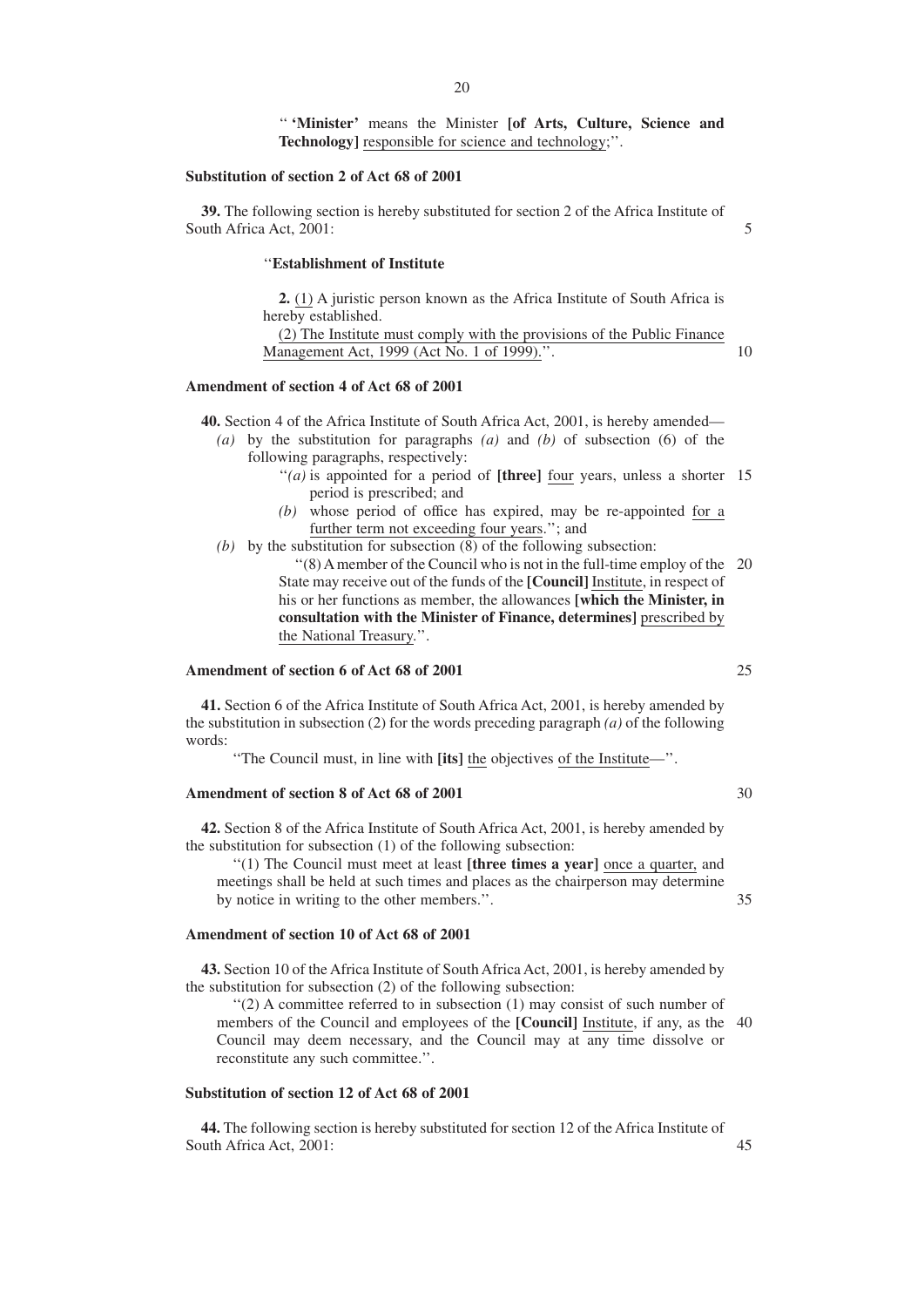''**CEO**

**12.** (1) The Council must, in consultation with the Minister, appoint a full-time CEO for the **[Council]** Institute.

5 (2) The CEO shall be responsible for the management of the affairs of the **[Council]** Institute and must report to the Council on those affairs as often as may be required by the Council.

 $14[(1)](b)$ , determine, and may be reappointed for a similar period on the 10 (3) The CEO must be appointed for a maximum period of five years and subject to such conditions, including conditions relating to the payment of remuneration and allowances, as the Council may, subject to section expiry of his or her period of office.

may, subject to such conditions and the payment of such remuneration and 15 shall, whilst so acting, have all the powers and perform all the duties of the 20 (4) Whenever the CEO is absent for any reason for a period exceeding two months, or unable to carry out his or her duties, or whenever **[there is a vacancy in the office of ]** the position of the CEO is vacant, the Council allowances as it may determine in the manner contemplated in subsection (3) and with the concurrence of the Minister, appoint an **[employee of the Council to act as]** acting CEO during such absence or inability, or until a CEO has been appointed in terms of subsection (1), and that employee CEO: Provided that where the CEO is absent for a period of less than two months the Council may, without the concurrence of the Minister, appoint an acting CEO.''.

## **Repeal of section 13 of Act 68 of 2001**

25 **45.** Section 13 of the Africa Institute of South Africa Act, 2001, is hereby repealed.

## **Amendment of section 14 of Act 68 of 2001**

**46.** Section 14 of the Africa Institute of South Africa Act, 2001, is hereby amended— *(a)* by the substitution for paragraph *(b)* of the following paragraph:

- such remuneration, allowances, subsidies and other benefits as the 30 ''*(b)* must out of **[its own]** the funds of the Institute, pay to its members Council may determine in accordance with a system approved for that purpose by the Minister with the concurrence of the Minister of Finance; and"; and
- *(b)* by the substitution for paragraph *(c)* of the following paragraph:
	- $'(c)$  may, on such conditions as it may deem fit and if the employee 35 conditions of service as an employee of the **[Council]** Institute, are 40 consents thereto, second an employee, either for a particular task or for a period of time, to the service of a department of state, an organisation or institute in the Republic on condition that the rights, privileges and benefits of such an employee, by virtue of his or her not adversely affected by such secondment.''.

45

#### **Amendment of section 15 of Act 68 of 2001**

**47.** Section 15 of the Africa Institute of South Africa Act, 2001, is hereby amended—

- *(a)* by the substitution in subsection (1) for the words preceding paragraph *(a)* of the following words: ''The funds of the **[Council]** Institute consist of—'';
- *(b)* by the substitution for paragraph *(b)* of subsection (1) of the following paragraph:

''*(b)* money paid to the **[Council]** Institute by users of its services;'';

- $(c)$  by the substitution for paragraph  $(a)$  of subsection  $(2)$  of the following 50 paragraph:
	- $\cdot$ <sup>'</sup> $(a)$  any money contemplated in subsection (1)*(a)* in accordance with the statement of its estimated income and expenditure referred to in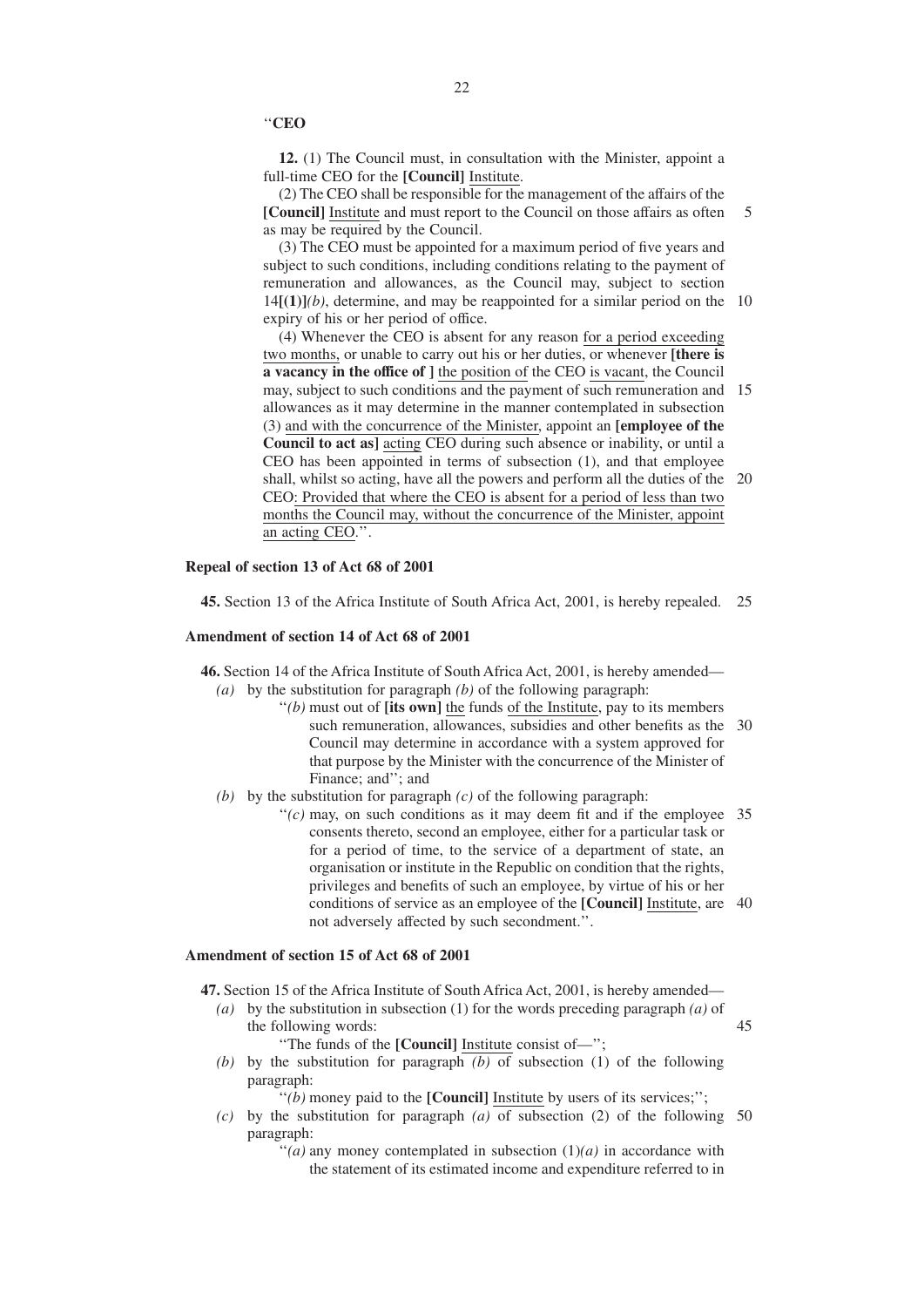5 subsection (3), as approved by the Minister: Provided that, subject to subsection  $(1)(a)$ , the Council may utilise any amount or portion of any amount required to be so utilised for a particular or any other purpose in connection with a specified matter: Provided further that the Council, with the approval of the Minister, may utilise any balance of such money of the **[Council]** Institute remaining at the end of the financial year for any expenses in connection with the performance of its functions; and.'';

- *(d)* by the substitution for paragraph *(a)* of subsection (3) of the following paragraph:
	- $''(a)$  in each financial year, at such time as the Minister may direct, submit a statement of the **[Council's]** Institute's estimated income and expenditure during the following financial year, and the **[Council]** Institute may also during the course of a financial year submit supplementary statements of the **[Council]** Institute's 15 estimated expenditure for that financial year to the Minister for approval, to be granted with the concurrence of the Minister of Finance; and.''; and
- 20 *(e)* by the substitution in subsection (4) for the words preceding paragraph *(a)* of the following words:

''The **[Council]** Institute may—''.

## **Amendment of section 16 of Act 68 of 2001**

**48.** Section 16 of the Africa Institute of South Africa Act, 2001, is hereby amended—

- *(a)* by the substitution for subsection (1) of the following subsection:
	- "(1) The Auditor-General must audit the accounts and balance sheet of 25 the **[Council]** Institute.'';
- *(b)* by the substitution for paragraph *(a)* of subsection (2) of the following paragraph:
	- in connection with the activities and financial position of the 30 ''*(a)* furnish the Minister with such information as he or she may call for **[Council]** Institute; and''; and
- $(c)$  by the substitution for subsection (3) of the following subsection:
	- ''(3) The Minister must table the report referred to in subsection (2)*(b)* in Parliament **[within 14 days after receipt thereof if Parliament is in session or, if Parliament is not in session, within 14 days after** 35 **commencement of its next session]**.''.

#### **Repeal of section 17 of Act 68 of 2001**

**49.** Section 17 of the Africa Institute of South Africa Act, 2001, is hereby repealed.

#### **Amendment of section 18 of Act 68 of 2001**

**50.** Section 18 of the Africa Institute of South Africa Act, 2001, is hereby amended— 40

- *(a)* by the substitution for paragraph *(a)* of subsection (1) of the following paragraph:
	- "(*a*) delegate to the chairperson of the Council, CEO or any other employee of the **[Council]** Institute, any power conferred upon the Council by or under this Act, on such conditions as the Council may 45 determine; or'';
- *(b)* by the substitution for paragraph (*b)* of subsection (1) of the following paragraph:
	- employee of the **[Council]** Institute to perform any duty assigned to 50 ''*(b)* authorise the chairperson of the Council, CEO or any other the Council by or under this Act.''; and
- *(c)* by the substitution for paragraphs *(a)* and *(b)* of subsection (2) of the following paragraphs, respectively:
	- ''*(a)* delegate any power conferred upon him or her by or under this Act to an employee of the **[Council]** Institute; or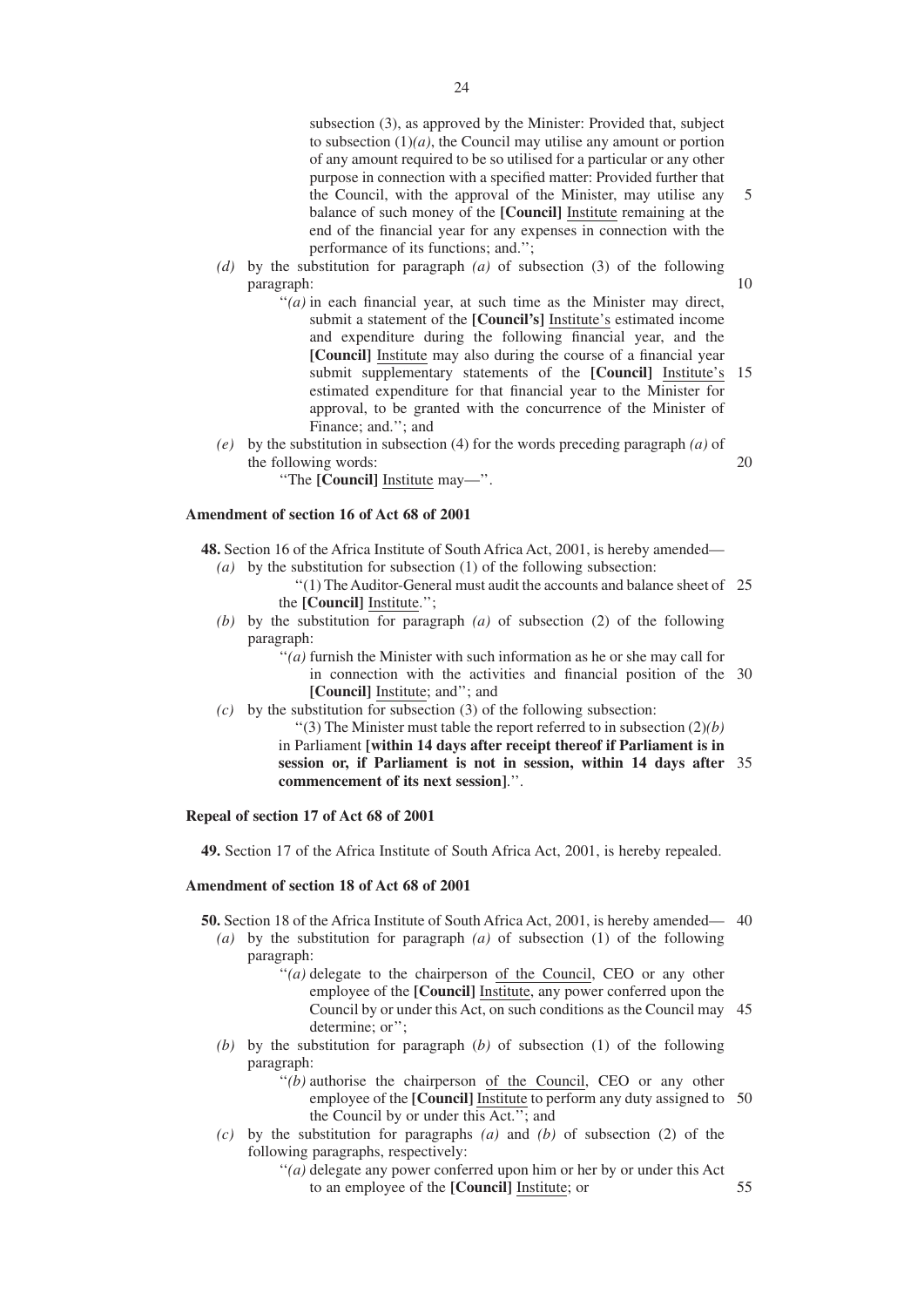(b) authorise an employee of the **[Council]** Institute to perform any duty assigned to him or her by or under this Act.''.

#### **Repeal of section 19 of Act 68 of 2001**

**51.** Section 19 of the Africa Institute of South Africa Act, 2001, is hereby repealed.

## **Amendment of section 1 of Act 27 of 2003**

**52.** Section 1 of the Natural Scientific Professions Act, 2003, is hereby amended by the substitution for the definition of ''Minister'' of the following definition:

'' **'Minister'** means the Minister **[of Arts, Culture, Science and Technology]** responsible for science and technology;''.

## **Amendment of section 3 of Act 27 of 2003**

**53.** Section 3 of the Natural Scientific Professions Act, 2003, is hereby amended—

- *(a)* by the substitution for subparagraphs *(ii)* and *(iii)* of subsection  $(1)(a)$  of the following subparagraphs:
	- ''(ii) represent the categories of registered persons mentioned in section 18; **[and]**
	- (iii) fairly represent the different categories in the natural scientific professions; and'';
- *(b)* by the addition in subsection  $(1)(a)$  of the following subparagraph: ''(iv) broadly represent the demographics of the Republic.''; and
- $(c)$  by the substitution for paragraph  $(b)$  of subsection  $(1)$  of the following 20 paragraph:
	- executive officer of the organ of state concerned: Provided that at 25  $''(b)$  not fewer than four and not more than six must be professional natural scientists or certified natural scientists who are in the service of the State, each nominated by his or her Director-General or chief least one of the persons so nominated must be in the service of the Department and one in the service of the Department of Higher Education and Training; and''.

## **Amendment of section 6 of Act 27 of 2003**

- 30 **54.** Section 6 of the Natural Scientific Professions Act, 2003, is hereby amended—
	- *(a)* by the substitution for paragraph *(c)* of subsection (1) of the following paragraph:
		- 35 **[an offence]** a crime specified in Schedule 1 to the Criminal  $f'(c)$  after the commencement of the Constitution of the Republic of South Africa, 1993 (Act No. 200 of 1993), has been convicted of Procedure Act, 1977 (Act No. 51 of 1977), whether in the Republic or elsewhere, and sentenced to imprisonment **[for a period exceeding three months, or to a]** without the option of a fine **[as alternative thereto]**;'';
	- $(b)$  by the substitution for paragraph  $(b)$  of subsection  $(2)$  of the following 40 paragraph:
		- ''*(b)* resigns by written notice addressed to the **[chief executive officer]** president of the Council;''; and
	- *(c)* by the substitution for paragraphs *(d)*, *(e)* and *(f)* of subsection (2) of the following paragraphs, respectively:
		- ''*(d)* has without leave of the Council, been absent from more than **[two]** three consecutive meetings of the Council;
		- $(e)$  was appointed in terms of section  $3(1)(a)$  and is no longer a member of the body that nominated him or her;
		- (f) was appointed in terms of section  $3(1)(b)$  and ceases to be employed 50 by the State; or''.

5

10

15